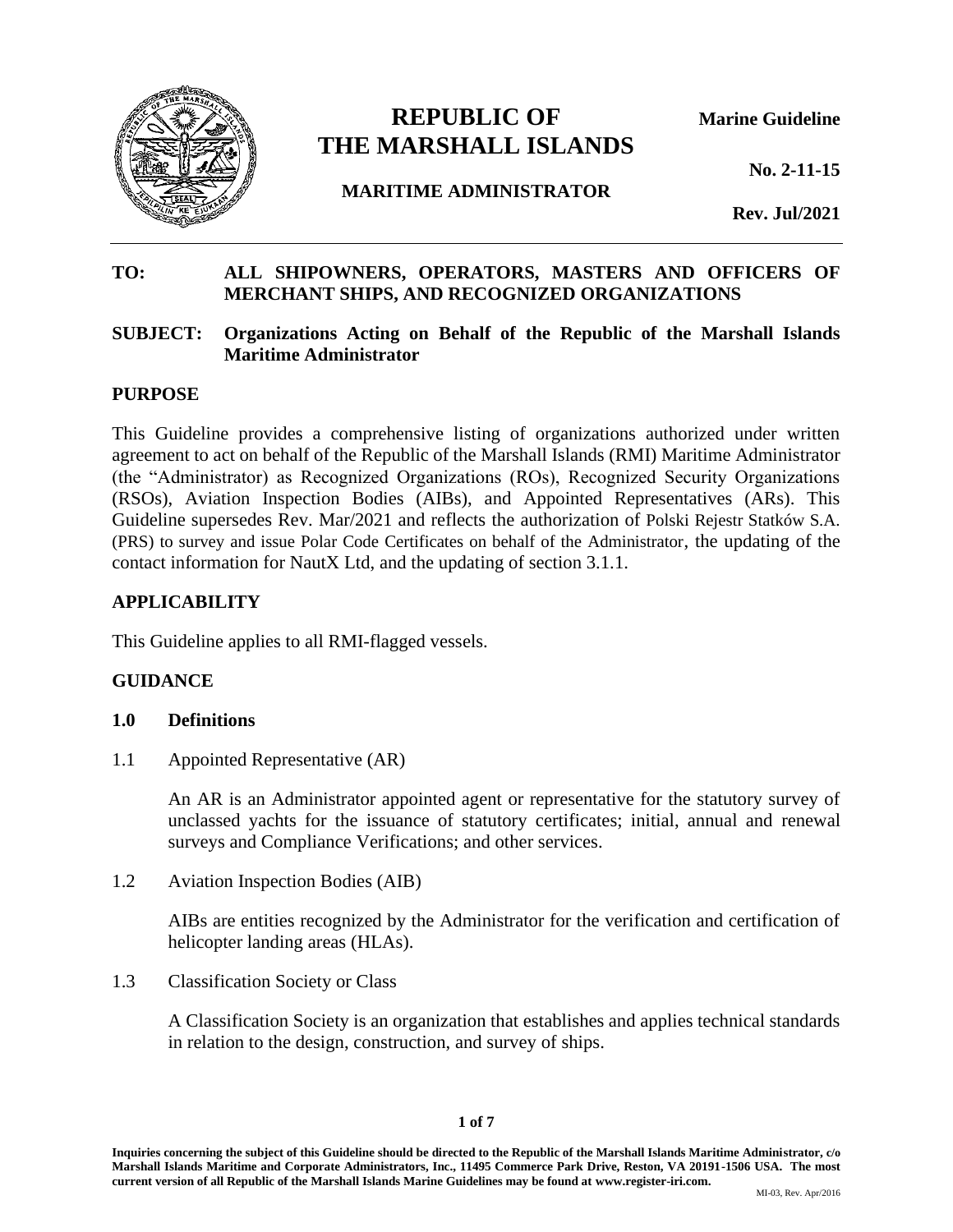## 1.4 Recognized Organization (RO)

An RO is an entity delegated authority with respect to statutory certification and services; and 1) if a Classification Society, has been assessed by the Administrator and found to comply with the Code for Recognized Organizations (RO Code); or 2) if an AR, has been assessed by the Administrator and found to substantially comply with the RO Code.

ROs, among other things, are authorized to verify compliance with the International Safety Management (ISM) Code and issue ISM Code Documents of Compliance and Safety Management Certificates on behalf of the Administrator.

#### 1.5 Recognized Security Organization (RSO)

An RSO is an organization with appropriate expertise in security matters, and with appropriate knowledge of ship and port operations, authorized to carry out assessment, verification, approval, or certification of activity required by SOLAS Chapter XI-2 or by Part A and certain elements of Part B, as made mandatory by the Administrator, of the International Ship and Port Facility Security (ISPS) Code. (See Marine Notice [2-011-16\)](http://www.register-iri.com/forms/upload/MN-2-011-16.pdf). Only those Classification Societies that have been specifically designated by the Administrator in writing may act as an RSO on RMI flagged vessels.

RSOs assist in the implementation and continued enforcement of the ISPS Code. Their duties include review and approval of the Ship Security Plans (SSP) or of amendments to a previously approved plan, carrying out verification audits of the SSP aboard ships, and issuing International Ship Security Certificate (ISSC) to ships found in compliance with the ISPS Code.

Vessel owners are reminded that the ISPS Code strictly prohibits RSOs from undertaking review and approval of SSP and its amendments for a specific ship if the selected RSO had been involved in either the preparation of the Ship Security Assessment (SSA) or of the Ship SSP and/or amendments under review.

#### **2.0 Classification Societies**

| <b>AMERICAN BUREAU OF SHIPPING (ABS)</b> |                                            |                            |
|------------------------------------------|--------------------------------------------|----------------------------|
| <b>ADDRESS</b>                           | <b>CONTACT</b>                             | <b>TEL/FAX/EMAIL</b>       |
| <b>ABS</b>                               |                                            | Tel: $+1-2818776882$       |
| 1701 City Plaza                          | Stephen Meesey,                            | Mobile: $+1-281$ 380-0306  |
| Spring, Texas 77389                      | Western Hemisphere                         | Email: msc-wh@eagle.org or |
| <b>USA</b>                               |                                            | smeesey@eagle.org          |
| ABS Greater China                        |                                            | Tel: $+86-21-2327-0748$    |
| 3 <sup>rd</sup> Floor, Silver Tower,     |                                            | Mobile: +86-185-0178-5533  |
| No. 85 Taoyuan Road                      | Mr. Suvendra Bagchi,<br>Eastern Hemisphere |                            |
| Huangpu District, Shanghai               |                                            | Email: $msc-eh@eagle.org$  |
| 200021 P.R. China                        |                                            |                            |

2.1 The following Classification Societies, with one exception as noted, have been authorized as both ROs and RSOs and may provide services to all RMI flagged vessels.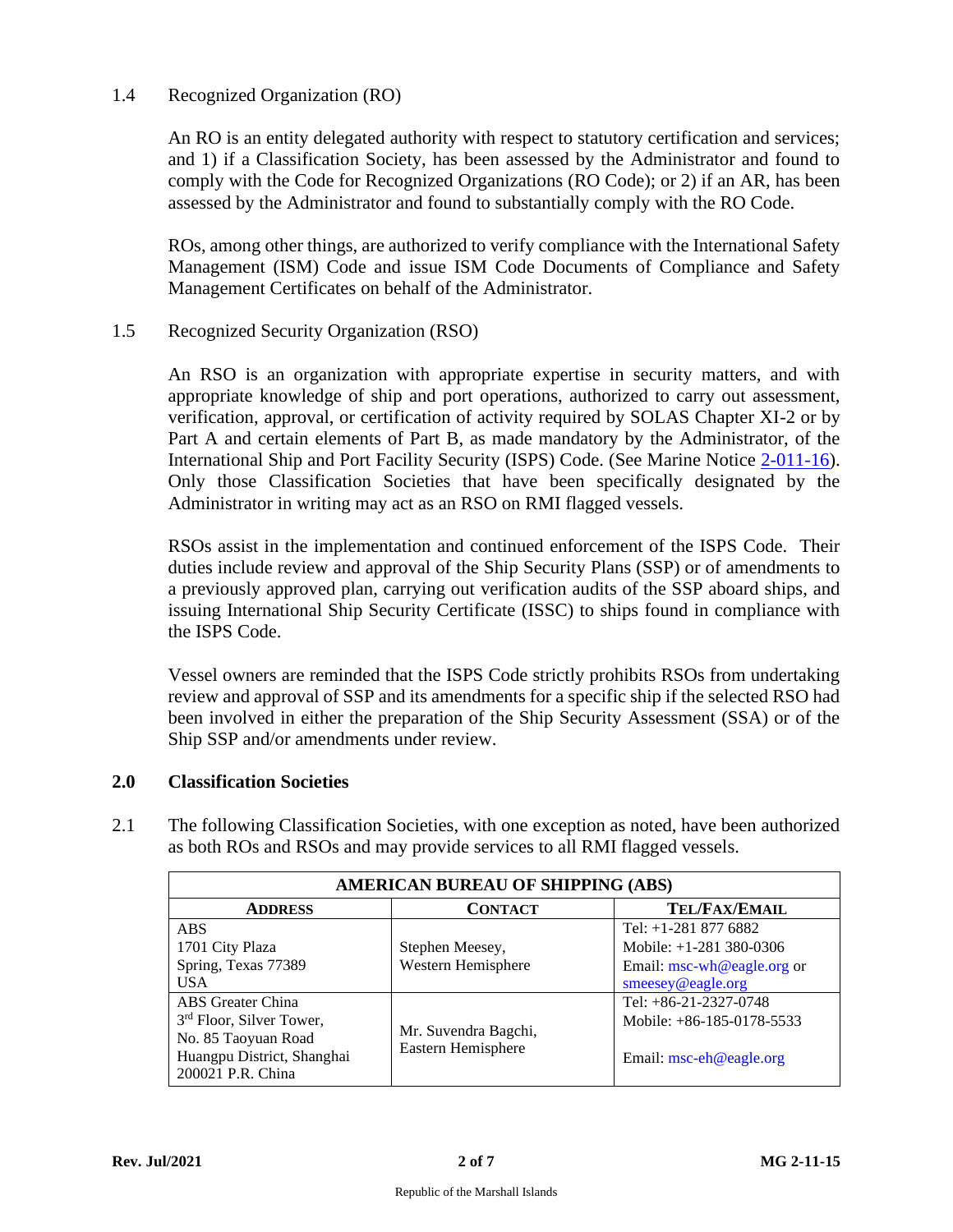| <b>BUREAU VERITAS MARINE &amp; OFFSHORE SAS (BV)</b>                                |                                                                                                                                                                                         |                                                                                                                      |
|-------------------------------------------------------------------------------------|-----------------------------------------------------------------------------------------------------------------------------------------------------------------------------------------|----------------------------------------------------------------------------------------------------------------------|
| <b>ADDRESS</b>                                                                      | <b>CONTACT</b>                                                                                                                                                                          | <b>TEL/FAX/EMAIL</b>                                                                                                 |
| <b>Bureau Veritas</b><br>Marine and Offshore Division<br>67-71 Boulevard du Château | Agreement/Recognition and<br>Policy/Regulatory issues:<br>Mr. Charles Delaneau,<br>Director, Statutory and<br><b>Classification Affairs,</b><br>Compliance and Regulatory<br>Management | Tel: +33 1 55 24 72 19<br>Mobile: +33 6 32 28 05 41<br>Email:<br>C-R STAT@bureauveritas.com                          |
| 92200 Neuilly-sur-Seine<br><b>FRANCE</b>                                            | Fleet Management and<br>Operational issues:<br>Mr. Boris Gruden, Manager of<br><b>Ship Management Systems</b><br>(ISM, ISPS, MLC) Department                                            | Tel: +33 1 55 24 72 19<br>Mobile: +33 6 88 09 81 71<br>Fax: $+33$ 155 24 70 51<br>Email:<br>FM_SMS@bureauveritas.com |

| <b>CHINA CLASSIFICATION SOCIETY (CCS)</b>                               |                                                                    |                                                                              |
|-------------------------------------------------------------------------|--------------------------------------------------------------------|------------------------------------------------------------------------------|
| <b>ADDRESS</b>                                                          | <b>CONTACT</b>                                                     | <b>TEL/FAX/EMAIL</b>                                                         |
| CCS Mansion, #9 Dongzhimen<br>South Street, Beijing 100007,<br>PR China | Ms. Katie Qiao<br>Mr. Michael Han CCS Flag<br><b>State Affairs</b> | Tel: $+86-10-5811-2047$<br>Fax: $+86-10-5811-2805$<br>Email: flag@ccs.org.cn |
| 5th Floor, 117-119 Houndsditch,<br>London EC3A 7BU, UK                  | Mr. Chen Wang<br>Receive the notifications of flag<br>state        | Tel: 0044-2077029751<br>Fax: 0044-2076809571<br>Email: flagnotice@ccs.org.cn |
| 98 Cutter Mill Road,<br>Suite 247 South,<br>Great Neck NY 11021, USA    | Mr. Changbin Zhao<br><b>CCS New York Office</b>                    | Tel: $+1-516-396-7368$<br>Fax: $+1-516-396-7369$<br>Email: ccsny@ccs.org.cn  |

| <b>CLASSNK (NK)</b>            |                                                                                                                                                  |                                                                                                                                               |
|--------------------------------|--------------------------------------------------------------------------------------------------------------------------------------------------|-----------------------------------------------------------------------------------------------------------------------------------------------|
| <b>ADDRESS</b>                 | <b>CONTACT</b>                                                                                                                                   | <b>TEL/FAX/EMAIL</b>                                                                                                                          |
| 4-7 Kioi-cho<br>Chiyoda-ku     | Mr. Masaki Matsunaga,<br>General Manager,<br><b>External Affairs Department</b><br>(agreement/liaison with flag and<br>other societies' matters) | Tel: $+81-3-5226-2038$<br>Fax: $+81-3-5226-2734$<br>Email: xad@classnk.or.jp with a<br>copy to ny@classnk.or.jp                               |
| Tokyo 102-8567<br><b>JAPAN</b> | Mr. Junzo Nakamura,<br>General Manager, Ship<br><b>Management Systems</b><br>Department<br>(ISM, ISPS, MLC matters)                              | Tel: $+81-3-5226-2173$<br>Fax: $+81-3-5226-2174$<br>Email: smd@classnk.or.jp with a<br>copy to $xad@classnk.$ or . ip and<br>ny@classnk.or.jp |

| <b>CROATIAN REGISTER OF SHIPPING (CRS)</b>                       |                                                                                      |                                                                                                   |
|------------------------------------------------------------------|--------------------------------------------------------------------------------------|---------------------------------------------------------------------------------------------------|
| <b>ADDRESS</b>                                                   | <b>CONTACT</b>                                                                       | <b>TEL/FAX/EMAIL</b>                                                                              |
| Marasoviceva 67<br>P.O.B. 187<br>$21000$ Split<br><b>CROATIA</b> | Mr. Damir Roje,<br>Manager of Certification of<br><b>Management Systems Division</b> | Tel: $+385$ 21 408-116<br>Mobile: $+38598321-971$<br>Fax: $+385$ 21 358-878<br>Email: csys@crs.hr |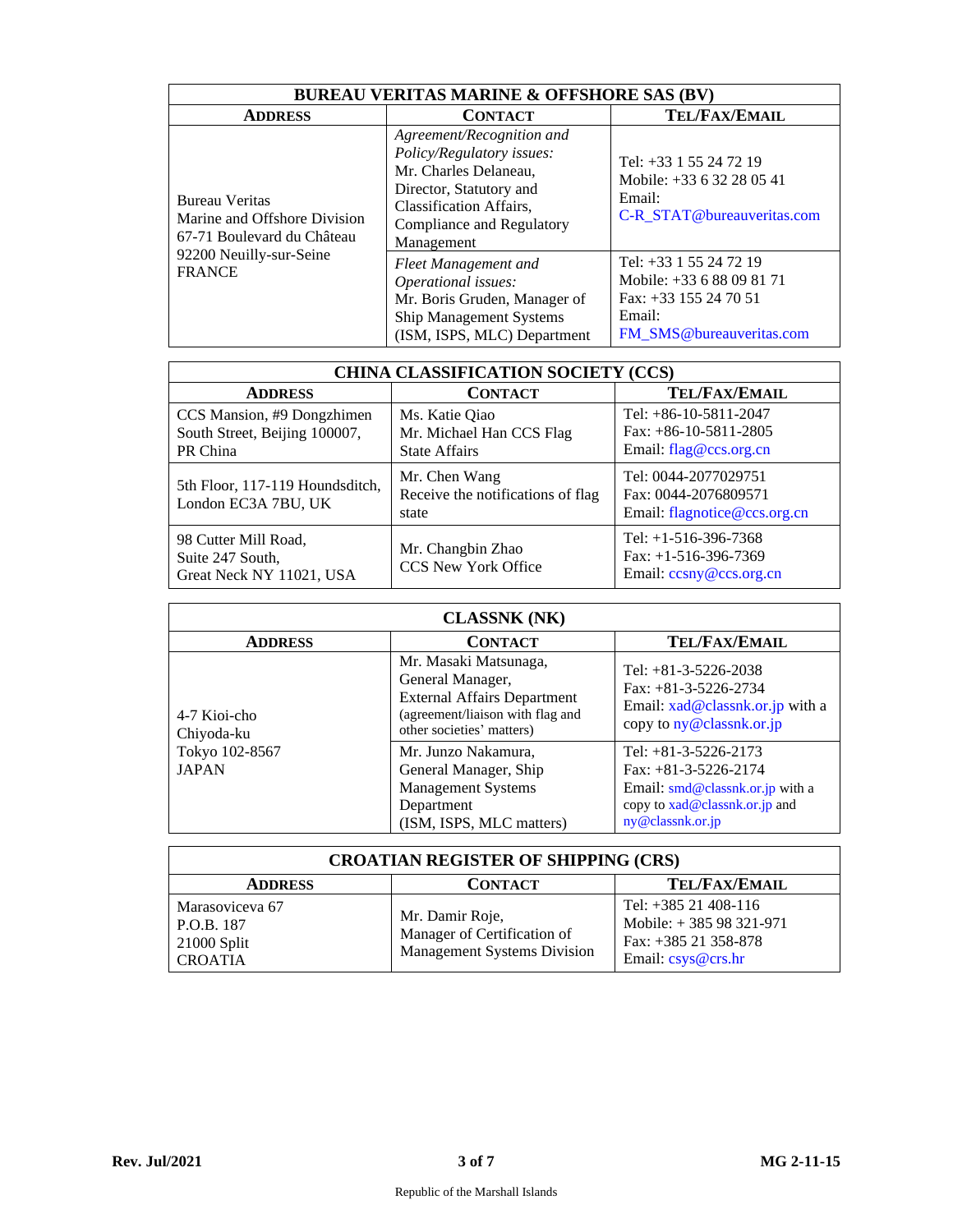| <b>DNV</b>                                                         |                                                   |                                                                                                                       |
|--------------------------------------------------------------------|---------------------------------------------------|-----------------------------------------------------------------------------------------------------------------------|
| <b>ADDRESS</b>                                                     | <b>CONTACT</b>                                    | <b>TEL/FAX/EMAIL</b>                                                                                                  |
| DNV GL Maritime<br>1400 Ravello Drive<br>Katy, Texas 77449<br>USA. | Mr. Gilberto Tuñón,<br>Flag State Liaison Officer | Tel: $+1-281-396-1965$<br>Mobile: $+1-609-576-0803$<br>Fax: $+1-281-396-1900$<br>Email:<br>Flag.North.America@dnv.com |
| DNV GL Maritime<br>Veritasveien 1<br>1363 Høvik<br><b>NORWAY</b>   | Mr. Eivind Mykland                                | Tel: $+47$ 67 57 98 13<br>Email:<br>Flag.State.Services@dnv.com                                                       |

| HELLENIC REGISTER OF SHIPPING (HRS) <sup>1</sup>    |                                                     |                                                                    |
|-----------------------------------------------------|-----------------------------------------------------|--------------------------------------------------------------------|
| <b>ADDRESS</b>                                      | <b>CONTACT</b>                                      | TEL/FAX/EMAIL                                                      |
| -23 Akti Miaouli<br>185 35 Piraeus<br><b>GREECE</b> | Mr. Konstantinos Chiou,<br><b>Managing Director</b> | Tel: $+302104221900$<br>Fax: +30 210 4221 914<br>Email: hrs@hrs.gr |

| <b>INTERNATIONAL NAVAL SURVEY BUREAU (INSB)<sup>2</sup></b> |                                                   |                                                                        |
|-------------------------------------------------------------|---------------------------------------------------|------------------------------------------------------------------------|
| <b>ADDRESS</b>                                              | <b>CONTACT</b>                                    | <b>TEL/FAX/EMAIL</b>                                                   |
| 8. Kantharou & Sachtouri Street<br>18537 Piraeus, Greece    | Mr. Pantelis Chinakis<br><b>Managing Director</b> | Tel: +30 210 4184 172<br>Fax: $+302104184282$<br>Email: $insb@insb.gr$ |

| <b>INDIAN REGISTER OF SHIPPING (IRS)</b>                                                                                       |                                                                     |                                                                              |
|--------------------------------------------------------------------------------------------------------------------------------|---------------------------------------------------------------------|------------------------------------------------------------------------------|
| <b>ADDRESS</b>                                                                                                                 | CONTACT                                                             | <b>TEL/FAX/EMAIL</b>                                                         |
| Indian Register of Shipping<br>52 A, Adi Shankaracharya Marg<br>Opposite Powai Lake<br>Powai<br>Mumbai 400 072<br><b>INDIA</b> | Mr. T. K. Sahu,<br>Principal Surveyor,<br>Ships in Service Division | Tel: $+91$ 22 30519400<br>Fax: +91 22 25703611<br>Email: StatIsm@irclass.org |

| <b>KOREAN REGISTER (KR)</b>                                   |                                                                                            |                                                                                                         |
|---------------------------------------------------------------|--------------------------------------------------------------------------------------------|---------------------------------------------------------------------------------------------------------|
| <b>ADDRESS</b>                                                | <b>CONTACT</b>                                                                             | <b>TEL/FAX/EMAIL</b>                                                                                    |
| Korean Register<br>36, Myeongji ocean city 9-ro<br>Gangseo-gu | Mr. Lee Jung-kun,<br>General Manager of Convention<br>& Legislation Service Team (RO)      | Tel: $+82-70-87998320$<br>Fax: $+82-70-8799-8339$<br>Email: convention@krs.co.kr<br>or<br>ljk@krs.co.kr |
| Busan 618-814<br><b>REPUBLIC OF KOREA</b>                     | Mr. Kim Songchoi<br>General Manager of Statutory<br><b>System Certification Team (RSO)</b> | Tel: $+82-70-8799-8340$<br>Fax: $+82-70-8799-8319$<br>Email: conaudit@krs.co.kr or<br>sckim@krs.co.kr   |

<sup>&</sup>lt;sup>1</sup> HRS is currently limited to providing survey and audit functions for yachts only. HRS is not authorized as an RSO. Not authorized to survey and issue a POLAR Code Certificate.

<sup>2</sup> INSB is currently limited to providing survey and audit functions for yachts only.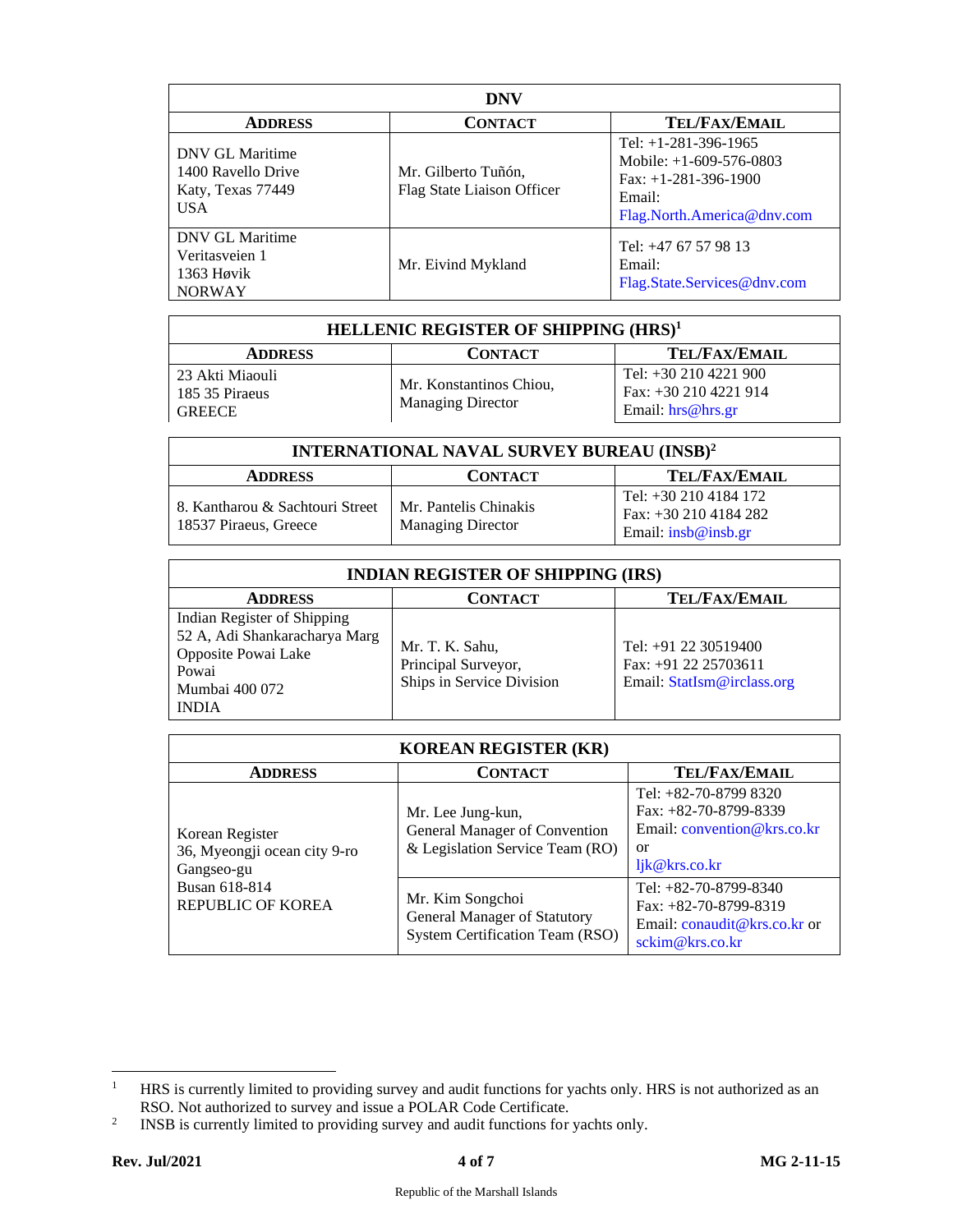| LLOYD'S REGISTER GROUP LTD. (LR)                                                                         |                                                                                                                              |                                                                               |
|----------------------------------------------------------------------------------------------------------|------------------------------------------------------------------------------------------------------------------------------|-------------------------------------------------------------------------------|
| <b>ADDRESS</b>                                                                                           | <b>CONTACT</b>                                                                                                               | <b>TEL/FAX/EMAIL</b>                                                          |
| Lloyd's Register Central and<br>South America Limited.<br>Calle La Boca, 799-X, Balboa,<br><b>PANAMA</b> | Agreement/Recognition and<br><b>Regulatory Policy Issues:</b><br>Mr. Edilberto Peralta,<br><b>Regulatory Affairs Manager</b> | Tel: $+5072113286$<br>Mobile +507 66768801<br>Email: edilberto.peralta@lr.org |
|                                                                                                          | <b>Classification &amp; Statutory</b><br>Compliance issues:<br><b>Fleet Services</b>                                         | Email: FleetServices@lr.org                                                   |
|                                                                                                          | <b>ISM/ISPS/MLC Issues:</b><br>Marine Management Systems                                                                     | Email: marine-management-<br>systems@lr.org or<br>andy.morris@lr.org          |

| POLSKI REJESTR STATKÓW S.A. (PRS)                                            |                                                                         |                                                                                                           |
|------------------------------------------------------------------------------|-------------------------------------------------------------------------|-----------------------------------------------------------------------------------------------------------|
| <b>ADDRESS</b>                                                               | <b>CONTACT</b>                                                          | <b>TEL/FAX/EMAIL</b>                                                                                      |
| Head Office<br>al. Gen. Jozefa Hallera 126<br>80-416 Gdansk<br><b>POLAND</b> | Mr. Grzegorz Ruszczynski,<br>ISM, ISPS and MLC<br><b>Bureau Manager</b> | Tel: $+(4858) 751 11 88$<br>Fax: $+$ (48-58) 346 03 94<br>Mobile: $+(48)$ 603 160 938<br>Email: kz@prs.pl |

| RINA SERVICES S.P.A. (RINA)                                                                |                                                                                                                                     |                                                                                                                                                                        |  |  |  |
|--------------------------------------------------------------------------------------------|-------------------------------------------------------------------------------------------------------------------------------------|------------------------------------------------------------------------------------------------------------------------------------------------------------------------|--|--|--|
| <b>ADDRESS</b>                                                                             | <b>CONTACT</b>                                                                                                                      | <b>TEL/FAX/EMAIL</b>                                                                                                                                                   |  |  |  |
| RINA Services S.p.A.<br>Via Corsica 12<br>16128 Genova<br><b>ITALY</b>                     | Antonio Lorenzetti,<br>Head of Flag States & Pleasure<br>Craft Marketing (MCFSW)                                                    | Tel: $+390105385575$<br>Mobile: +39 335 6670017<br>Email:<br>antonio.lorenzetti@rina.org or<br>flagstate.marine@rina.org with<br>a copy to<br>Administrations@rina.org |  |  |  |
| <b>RINA</b><br><b>Tripleone Somerset</b><br>111 Somerset Road #15-09<br>238164 - SINGAPORE | Mr. Leander Basil Vivek Aarons,<br>Director, Marine South East Asia<br>& India Area (MARAI)                                         | Tel: $+65653224$<br>Mobile: +65 9187 3677<br>Email:<br>Leander.Aarons@rina.org.<br>with a copy to<br>Administrations@rina.org                                          |  |  |  |
| RINA USA, Inc.<br>13450 West Sunrise Blvd,<br>Suite 350<br><b>SUNRISE, FL 33323</b>        | Giorgio De Sciora,<br>Head of Passenger Ship Sector<br>(MMSPS)<br>Head of Norther America<br>Passenger Excellence Centre<br>(MAMPA) | Tel: $+1-954-838-0408$<br>Mobile: $+1-954-802-1710$<br>Email:<br>Administrations@rina.org                                                                              |  |  |  |

| <b>RUSSIAN MARITIME REGISTER OF SHIPPING (RS)</b>                                 |                                                                 |                                                                                                   |  |  |
|-----------------------------------------------------------------------------------|-----------------------------------------------------------------|---------------------------------------------------------------------------------------------------|--|--|
| <b>ADDRESS</b>                                                                    | <b>CONTACT</b>                                                  | <b>TEL/FAX/EMAIL</b>                                                                              |  |  |
| 8. Dvortsovaya Naberezhnay<br>191186, St. Petersburg<br><b>RUSSIAN FEDERATION</b> | Andrey Nersesov,<br>Head of Ships in Service<br><b>Division</b> | Tel: $+78126050559$<br>+7 812 312 4573<br>Fax: +7 812 312 8158<br>Email: nersesov.ag@rs-class.org |  |  |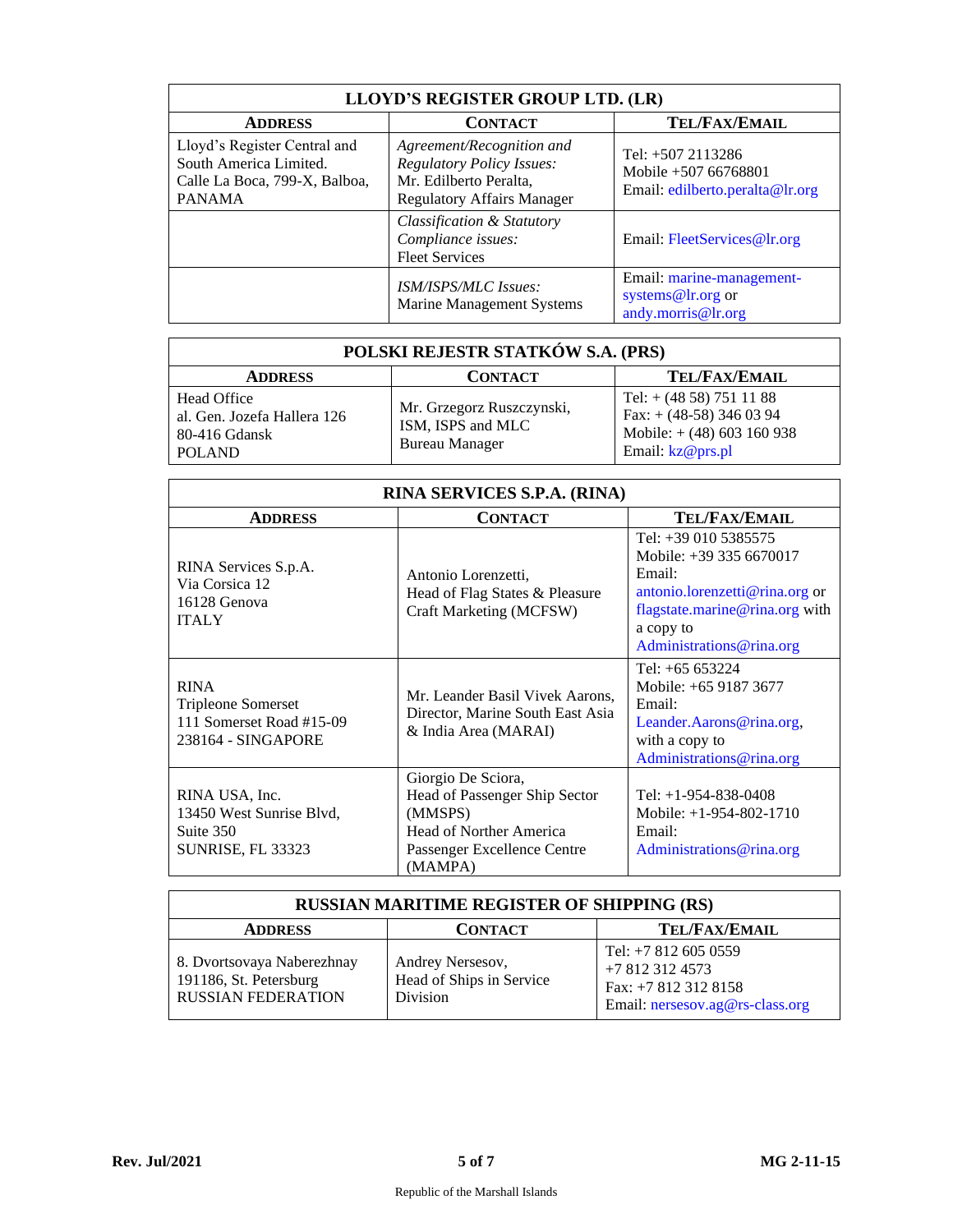## 2.2 Yachts

The Classification Societies listed in §2.1, above, are recognized by the Administrator to carry out certain survey and audit functions for yachts.

#### 2.2.1 Class Surveyor

- a. An exclusive surveyor appointed by a Classification Society to conduct a survey on the yacht, shall be considered as acting on behalf of the Administrator when performing flag State functions
- b. When a Class surveyor is so appointed, the Classification Society shall provide the appointed surveyor with detailed guidance and instruction on the scope of survey and report required.

# **3.0 Aviation Inspection Bodies (AIBs)**

3.1 The AIBs listed below are recognized by the Administrator to verify and certify HLAs.

3.1.1 Squadron Yacht Helidecks Ltd. (www.yachthelidecks.com)

3.1.2 HeliOps (www.helioperations.co.uk)

## **4.0 Appointed Representatives (ARs)**

- 4.1 The following entities are limited to providing services to commercial and private yachts of any size. They are also authorized as RSOs for commercial and private yachts of any size.
- 4.2 This table provides the contact details of each AR head office that should be contacted to coordinate any required services. It should be noted that all ARs are available worldwide and may have surveyors stationed in various areas.

| <b>ORGANIZATION</b>                             | <b>HEAD OFFICE</b><br><b>ADDRESS</b>                                                                     | <b>MAIN CONTACT</b>                     | TEL/FAX/EMAIL                                                                      |
|-------------------------------------------------|----------------------------------------------------------------------------------------------------------|-----------------------------------------|------------------------------------------------------------------------------------|
| Mark Robinson<br>Maritime Consultants<br>(MRMC) | 12 Romney Place<br>Maidstone, Kent<br>ME <sub>15</sub> 6LE<br><b>UNITED KINGDOM</b>                      | Mr. Mark Robinson<br>Principal Surveyor | Tel: +44 (0) 7714 251 321<br>Email: survey@mrmc.co                                 |
| NautX Ltd                                       | Ford Cottage<br><b>Ford Street</b><br>Wellington<br>Somerset<br><b>TA21 9PE</b><br><b>UNITED KINGDOM</b> | Mr. Andy Langford,<br>Senior Surveyor   | Mobile: +44 (0)7595 068735<br>Email: andy @nautx.com, or<br>admin@nautx.com        |
| <b>United Maritime</b><br>Survey (UMS)          | 1845 Cordova Road<br>Suite 202<br>Ft. Lauderdale, Florida<br>33316                                       | Mr. Phil Andrews,<br>Senior Surveyor    | Tel: $+1-954-630-8775$<br>Fax: $+1-954-337-0345$<br>Email:<br>survey@umssurvey.com |